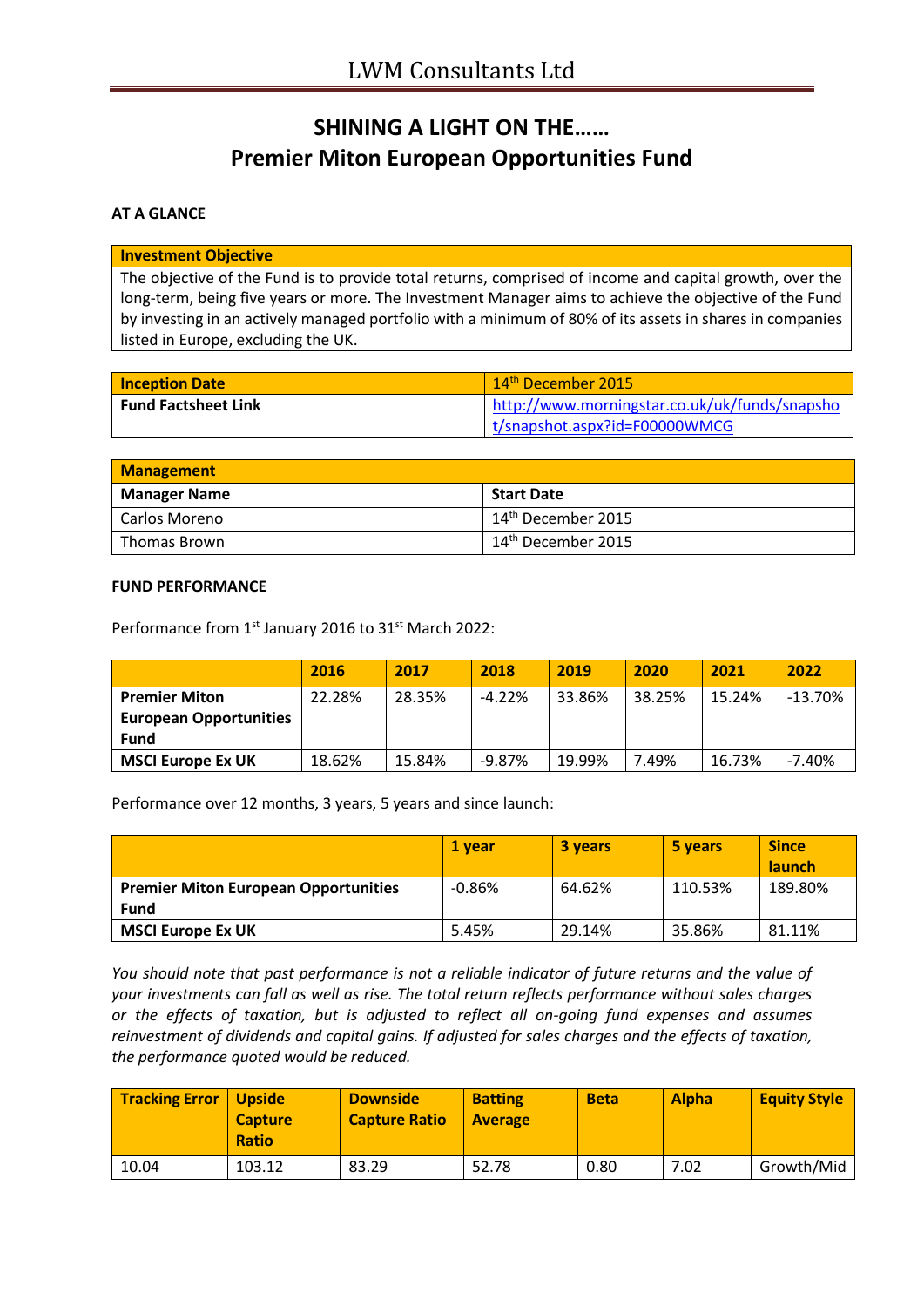## LWM Consultants Ltd

| <b>Volatility Measurements</b> |        |
|--------------------------------|--------|
| 3-Yr Std Dev (volatility)      | 18.33% |
| 3-Yr Mean Return (average)     | 18.08% |

| <b>Investment Style Details</b> |        |
|---------------------------------|--------|
| Giant                           | 5.72%  |
| Large                           | 20.80% |
| Medium                          | 62.26% |
| Small                           | 9.36%  |
| Micro                           | 2.16%  |

| <b>Top 5 Holdings</b>  |                           |       |
|------------------------|---------------------------|-------|
| Soitec SA Share        | Technology                | 5.59% |
| <b>ASML Holding NV</b> | Technology                | 3.46% |
| Kingspan Group PLC     | Industrials               | 3.31% |
| FinecoBank SpA         | <b>Financial Services</b> | 3.26% |
| Kongsberg Gruppen ASA  | Industrials               | 3.18% |

| Top 5 Sectors                 |        |  |
|-------------------------------|--------|--|
| Industrials                   | 25.39% |  |
| Technology                    | 22.01% |  |
| Healthcare                    | 16.39% |  |
| <b>Financial Services</b>     | 14.07% |  |
| <b>Communication Services</b> | 8.07%  |  |

| <b>Top 5 Regions</b> |        |  |
|----------------------|--------|--|
| Switzerland          | 15.29% |  |
| Italy                | 13.28% |  |
| France               | 13.11% |  |
| Norway               | 11.50% |  |
| Sweden               | 10.95% |  |

### **UPDATE….**

The strategy has done well since launch but slipped away during 2021 and this year. They focus on quality companies which can compound earnings and this style has been out of favour. The strategy tends to do well in rising markets and it should protect some of the downside.

When we delve deeper into the companies they like, the characteristics they like are barriers to entry. High return on capital and balance sheet strength. Although they can't guess the future they do aim to map out the path of a company over the next five years.

This is not a macro fund but they are aware of what is happening around them. The war in the Ukraine is bad for the world. They don't have any Russian holdings but with the Ukraine having one of the largest steel plants in Europe this will push up the price of steel and this impacts manufacturers in areas like wind turbines. Therefore this is an area they have reduced exposure to.